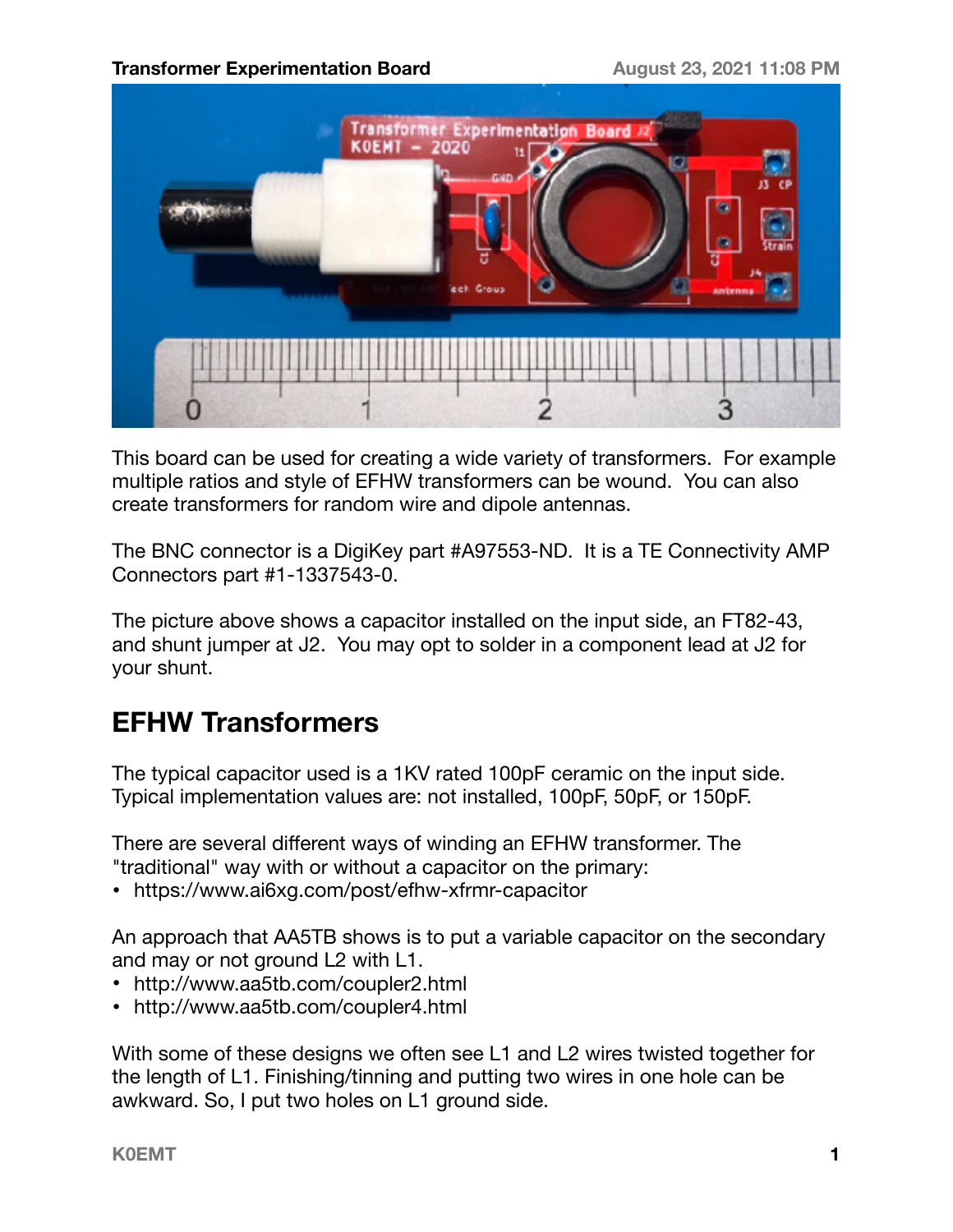#### **Transformer Experimentation Board August 23, 2021 11:08 PM**

The output is designed so that you do a "cross over" at mid windings of L2 to get your antenna wire to the proper hole. This also provides for the AA5TB style of winding. That is why there is an optional shunt from the BNC/primary ground to L2.

Since I focus on QRP up to 100W, the board is sized to work with **FT82-43** (61, etc) toroids.

There is also room to experiment with binocular cores as well!

• https://owenduff[y.net/blog/?p=13233](https://owenduffy.net/blog/?p=13233&fbclid=IwAR2XwhVs1t_Wn3O1YCe7C5bzXWC5GpscVo1EuPMnnDkJ28w2KAutoBJw6O0)

There are holes for optional capacitors on both L1 and L2 for the different approaches above, C1 and C2 respectively.

There are also single band or one band at a time designs that can work with Type 2 or 6 cores.

Besides the different ways of building the transformer, and the different materials you can use, there are different "standard" transformation ratios. The "standard" transformation ratios for an EFHW antenna are: 49:1, 64:1 and 81:1.

A typical 49:1 transformer has 2 turns for L1 and 14 turns for L2. 14 is divisible by 2 7 times.  $7^2 = 49$ .

You can accomplish the same transformation with L1 of 3 and L2 of 21. These turns ratios are for **Ferrite** Toroids (FT) and Binoculars.

| <b>Ratio</b> | L1             | L2 |
|--------------|----------------|----|
| 49:1         | $\overline{2}$ | 14 |
| 49:1         | 3              | 21 |
| 64:1         | $\mathcal{P}$  | 16 |
| 81:1         | 2              | 18 |

I have seen QRP tuners that use other than ferrite type materials along with a polyvaricon for specific band transformers. This is with the type of design that uses a common wire all the way around. Common ground, tap at the number of turns specified by L1 to "antenna" on your input. Then continue around to complete L2. For everything below assuming variable or tuned capacitor in the range of 5-150pF. I typically pick up capacitors rated for 1KV for EFHW transformers. Probably overkill for QRP use. 24 AWG enamel coated wire. **K0EMT 2**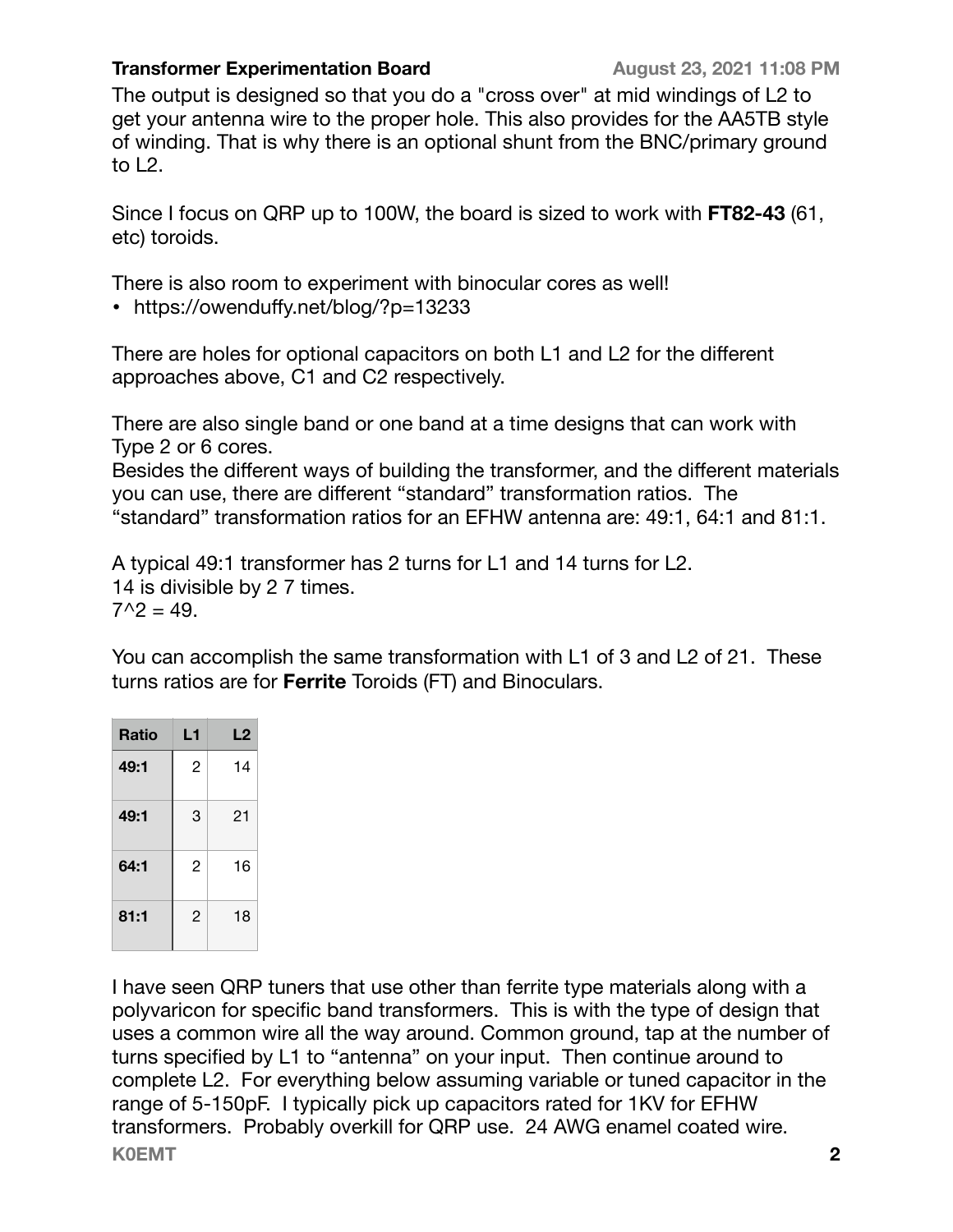| <b>Toroid</b>      | L1           | L2             | <b>Comment</b>  |
|--------------------|--------------|----------------|-----------------|
| T <sub>50</sub> -1 | 5            | 45             | 80 <sub>m</sub> |
| T <sub>50</sub> -6 | 3            | 23             | Common ratio    |
| T50-6              | 1            | $\overline{7}$ | 10 <sub>m</sub> |
| T50-6              | 1            | 8              | 12m             |
| T <sub>50</sub> -6 | 1 or 2       | 9              | 15 <sub>m</sub> |
| T50-6              | $\mathbf{2}$ | 11             | 17 <sub>m</sub> |
| T50-6              | $\mathbf{2}$ | 15             | 20 <sub>m</sub> |
| T50-6              | 3 or 2       | 21             | 30m             |
| T50-6              | 3            | 31             | 40 <sub>m</sub> |

### Band specific windings for EFHW with a T50-6

### Typical EFHW antenna lengths and bands to expect.

| <b>Bands</b> | <b>Antenna Length</b> | Counterpoise           |
|--------------|-----------------------|------------------------|
| $20 - 10$    | ~233.5'               |                        |
| 40-20-10     | $~10^{-6}$            | $2^{\prime}$           |
| 80-40-20-10  | ~134'                 | $\mathcal{A}^{\prime}$ |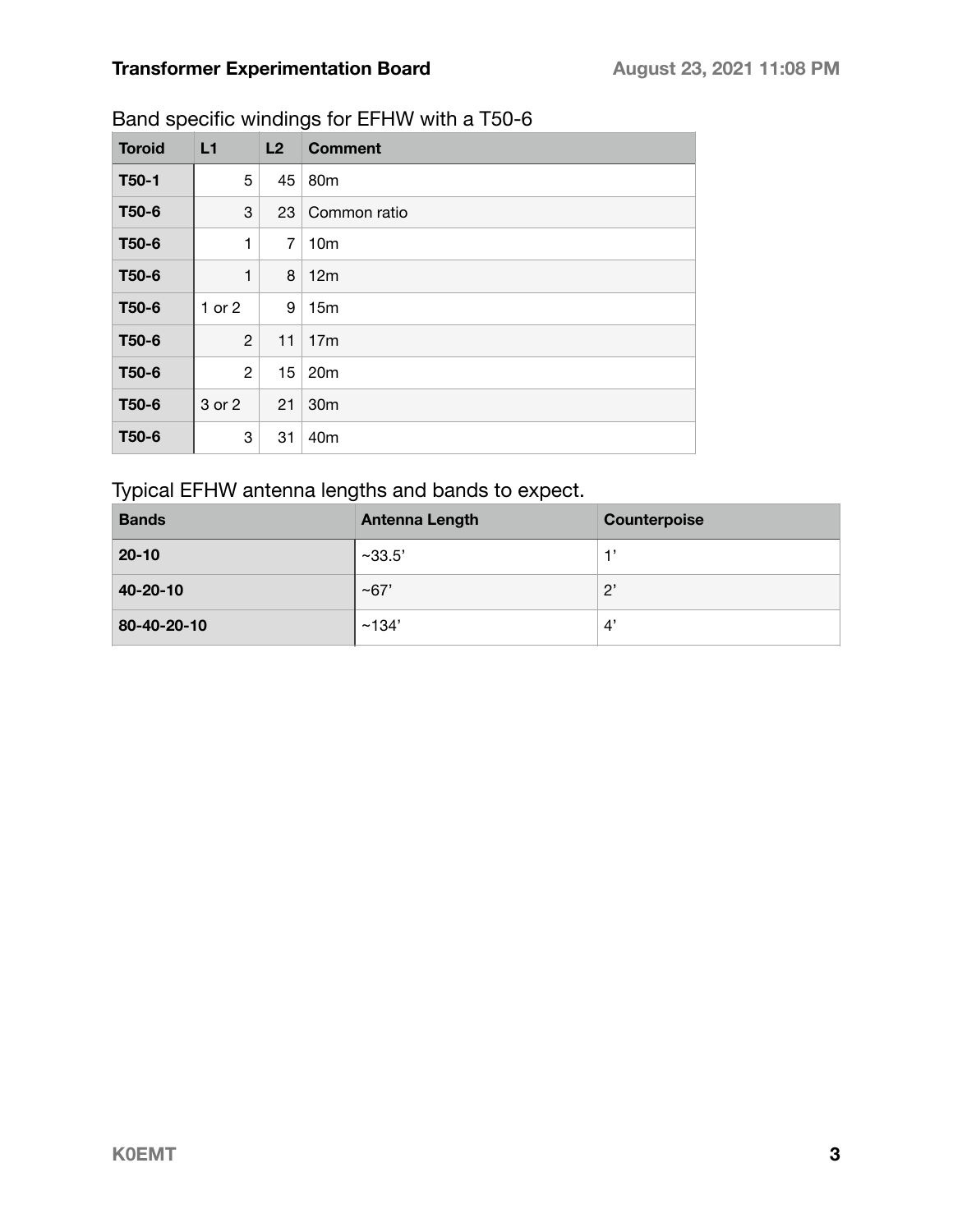## **Transformer Experimentation Board August 23, 2021 11:08 PM EFHW Example 49:1**



3T primary, 21T secondary. Note use of both ground holes. FT82-43



Note mid-point crossover on L2.



18-AWG enamel coated wire was used.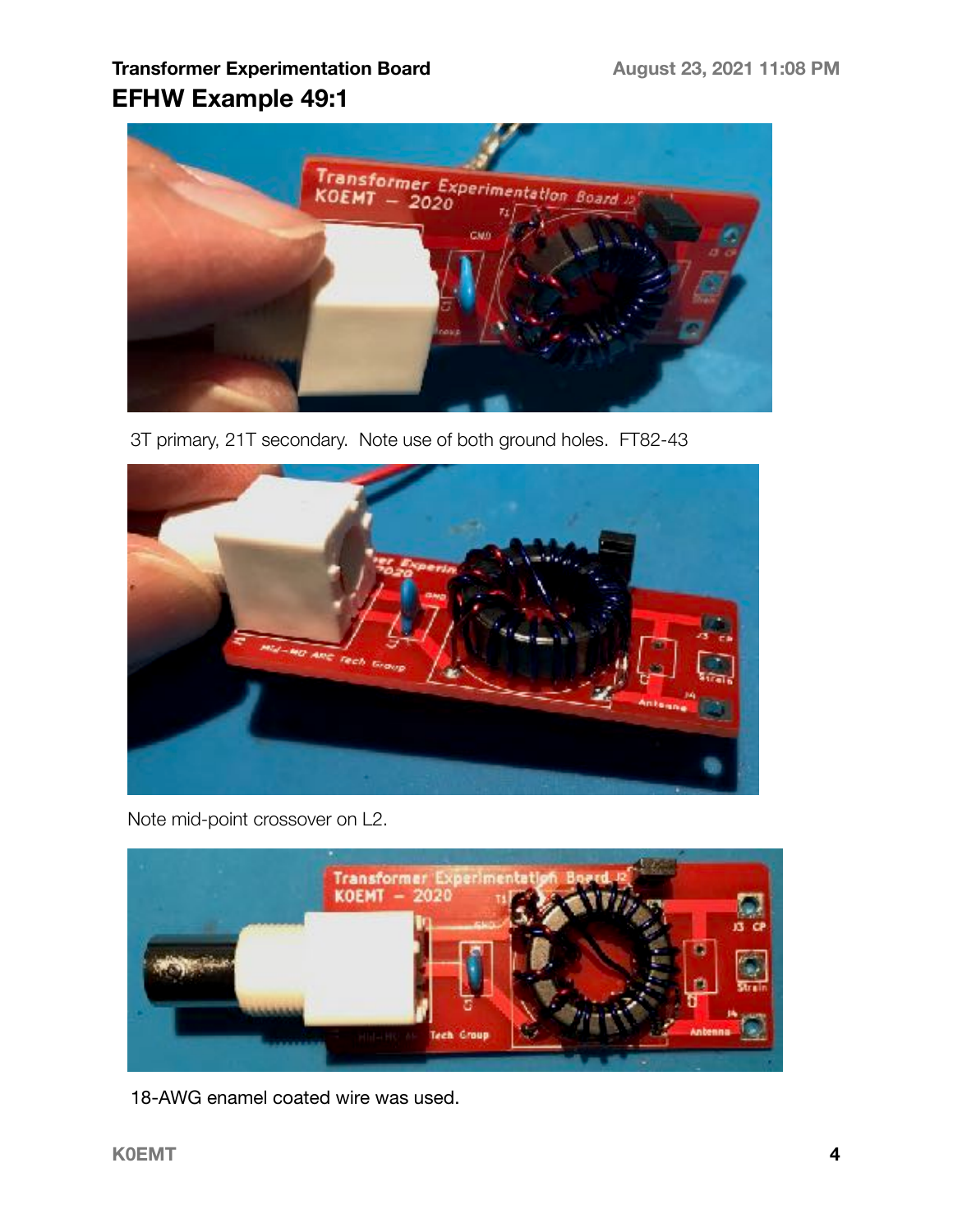## **Random wire and dipole transformations**

You can do transformations besides for an EFHW. For example, you could do 9:1, 4:1, or 1:1 transformers. Transformer configuration information, including wiring diagram, can be found on VK6YSF's page: [http://vk6ysf.com/unun\\_9-1.htm](http://vk6ysf.com/unun_9-1.htm)

This is an example of a 9:1 wound with a larger type 6 core (**T94-6**).



Note: there is a bridge soldered across the jumper location. No capacitors are used and the toroid is a tight fit.

I wrapped the board with Super 33+ to protect the enamel coated wire and to prevent shorting or grounding of the soldered connections on the back.



**K0EMT 5**